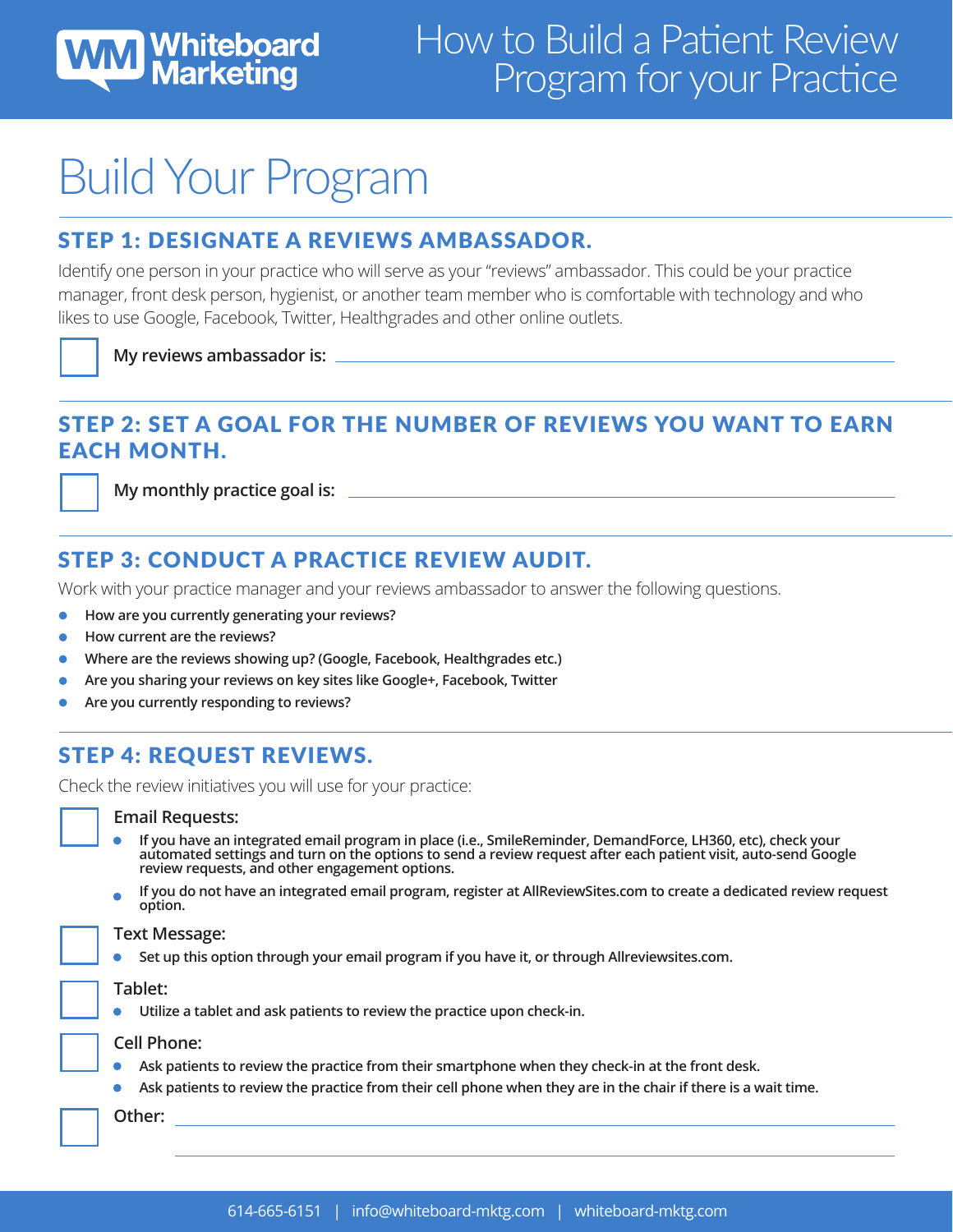## STEP 5: DISCUSS THE REVIEW PROGRAM WITH YOUR ENTIRE STAFF.

Talk about the campaign's purpose and each person's role in achieving your goal. Morning huddles are a great time for this.

**Team Incentives :**

- $\bullet$ **Motivate team members by running an internal promotion to reward the person who gets the most reviews. Determine the incentive and discuss it with the team when rolling out the campaign. Some incentive ideas include a \$100 gift card to the team member with the most positive reviews or a group lunch if the goal is reached.**
- **Post your goals in the break room. Discuss it regularly with all team members.** $\bullet$

# Request Reviews

### STEP 6: GET PERSONAL. ASK FAMILY AND FRIENDS TO REVIEW THE PRACTICE, IF THEY ARE PATIENTS.

Send them an email. Post it on Facebook (i.e., Please review our practice!). Send a text.

### STEP 7: ACTIVELY SEEK REVIEWS FROM ALL PATIENTS.

**Send out quarterly email blasts:** Pull a list of your active patients and send out a large one-time email blast requesting reviews about the patients' last experience at your office.

**At the front desk:** When a patient checks in at the front desk, ask him or her to review the practice on Google from their cell phone if they have a Gmail address.

**In the chair:** If the patient compliments the doctor, hygienist, or assistant, this is a great time to say, "Thank you for the compliment! Would you like to review us on Google?" If the patient does not have a Gmail address, he/she can review the practice on Facebook, HealthGrades or your website if you have a review aggregation program.

### STEP 8: EMAIL OR TEXT PATIENTS AFTER AN APPOINTMENT AND ASK FOR A REVIEW.

### STEP 9: REPEAT EACH MONTH!

# Manage Your Reviews

**It is important to monitor your reviews and respond. Respond to positive and negative reviews.**

## CHOOSE THE BEST OPTION FOR YOUR PRACTICE.

**I will manage my reviews myself and respond to them on a weekly basis**

**I will look for a program that manages this process for me.**